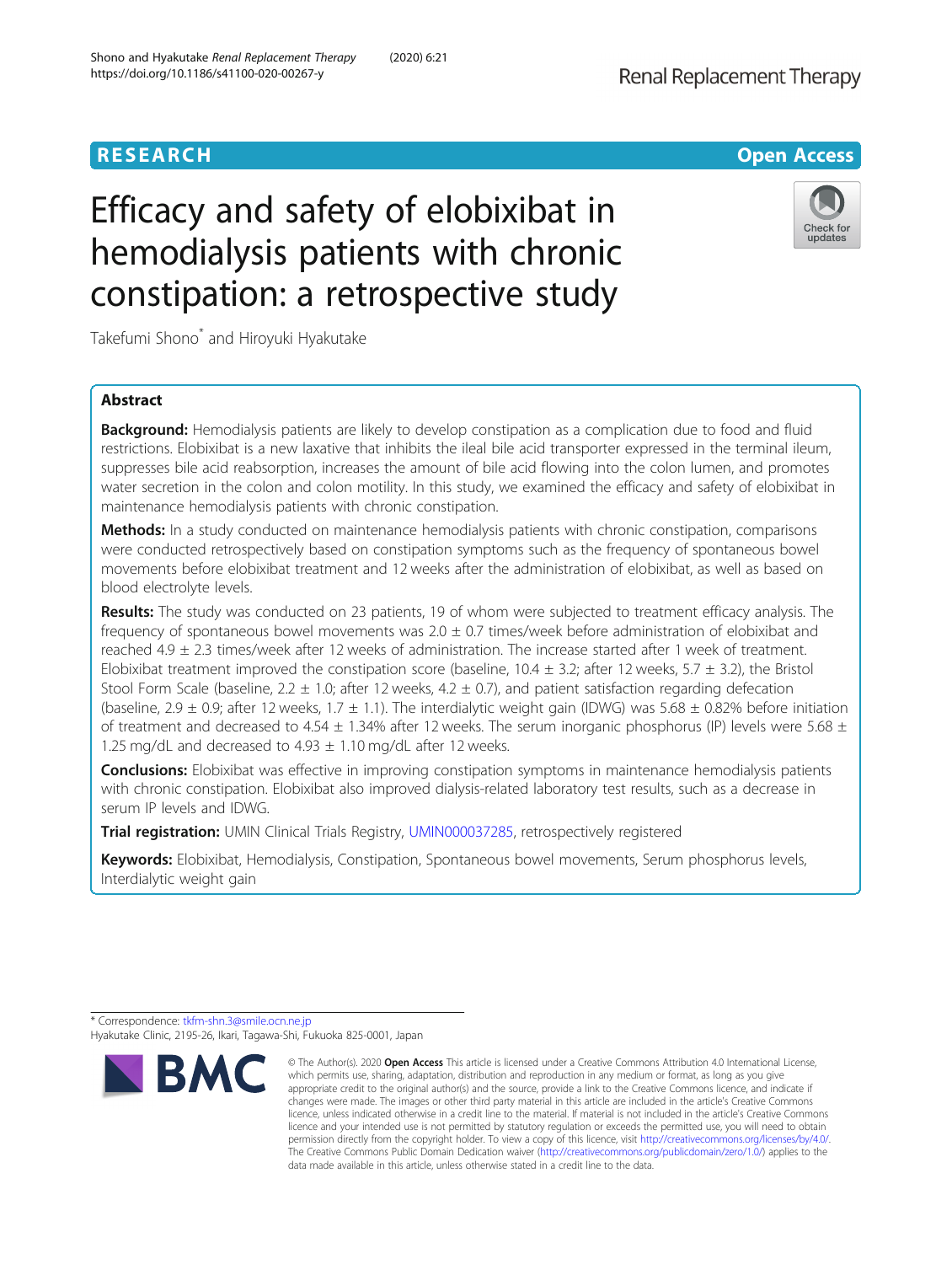# Background

The total number of dialysis patients in Japan increases continually, and the proportion of elderly subjects in the dialysis population is also rising [[1](#page-8-0)]. Hemodialysis patients are often complicated with constipation due to dietary and fluid restrictions, as well as due to the use of phosphate binders and potassium binders [\[2\]](#page-8-0). Constipation has been reported to cause a deterioration in the quality of life (QOL) of dialysis patients [\[3\]](#page-8-0). Given that constipation is associated with an increased risk of cardiovascular death [[4](#page-8-0), [5\]](#page-8-0), treating constipation is important in dialysis patients who have a high risk of death from cardiovascular disease [[6](#page-8-0)].

However, the treatment of chronic constipation in maintenance hemodialysis patients has several restrictions. Magnesium preparations are not recommended because of the increased risk of hypermagnesemia, and bulk-forming laxatives and invasive laxatives are not recommended because they require fluid intake. Therefore, medications for constipation treatment in hemodialysis patients must be carefully selected [\[2,](#page-8-0) [7](#page-8-0)–[9](#page-8-0)]. New laxatives have recently been approved, including the epithelial function altering agents lubiprostone and linaclotide, the bile acid transporter inhibitor elobixibat, and the osmotic laxative polyethylene glycol; therefore, there are more options available for the treatment of constipation.

Elobixibat is a new laxative that inhibits the ileal bile acid transporter expressed in the epithelial cells of the terminal ileum; it inhibits bile acid reabsorption and increases the amount of bile acids flowing into the colon lumen [[10](#page-8-0)]. Owing to the increased amount of bile acids in the colon, elobixibat increases water secretion into the large intestinal lumen and induces high amplitudepropagating pressure wave [\[11\]](#page-8-0). In other words, elobixibat has dual actions, which are water secretion into the large intestine and promotion of bowel movement. These reports suggest that elobixibat has a different mechanism of action from existing constipation treatments [\[12,](#page-8-0) [13](#page-8-0)]. In a placebo-controlled, randomized, double-blind study and an open-label long-term administration study (52-week administration of elobixibat) conducted on Japanese patients with functional chronic constipation, elobixibat was effective for improving the frequency of spontaneous bowel movements. Its tolerability during long-term administration has also been confirmed [\[14\]](#page-8-0). However, its efficacy and safety in maintenance hemodialysis patients with chronic constipation have not yet been studied.

In our study aimed at examining the efficacy and safety of elobixibat in maintenance hemodialysis patients, the effect of treatment on constipation and the variations of blood electrolyte levels were confirmed.

#### Methods

Our retrospective observational study was conducted on maintenance hemodialysis patients who had received hemodialysis for 6 months or longer at Hyakutake Clinic between April 19, 2018, and January 18, 2019. The condition of the patients was consistent with the Rome IV criteria for the diagnosis of functional constipation [\[15](#page-8-0)]. The patients who had been taking oral elobixibat for 12 weeks or longer and whose effectiveness such as the frequency of spontaneous bowel movements was confirmed were evaluated. The following patients were excluded: patients suspected of having organic constipation, as well as patients who refused to allow their medical record information to be used for research purposes. This retrospective observational study was approved by the Yamauchi Clinic's Ethical Review Board (approval code 2019-06-00064) and was registered with the UMIN Clinical Trials Registry (UMIN-CTR, UMIN000037285).

Elobixibat therapy was started with a dose of 10 mg once a day before meals and was adjusted between 5 and 15 mg per day, depending on the symptoms. After initiation of oral elobixibat treatment, oral stimulant laxatives that had been taken by the patients before the study were continued unless the patients wanted otherwise, and non-stimulant laxatives (such as lubiprostone and magnesium oxide) were discontinued. Patients whose oral medications, other than laxatives and dialysis conditions, remained unchanged throughout the study were selected.

To evaluate the efficacy and safety of elobixibat, before initiation of treatment and at 1, 2, 3, 4, 6, 8, 10, and 12 weeks after initiation of treatment, the following were measured: the frequency of spontaneous bowel movements per week, Bristol Stool Form Scale (BSFS) [\[16](#page-8-0)], interdialytic weight gain (IDWG), and side effects. Before initiation of treatment and at 2, 4, 6, 8, 10, and 12 weeks after initiation of treatment, the following were measured: the serum levels of inorganic phosphorus (IP), potassium (K), sodium (Na), chlorine (Cl), calcium (Ca), and albumin (Alb) were measured. Before initiation of treatment and at 12 weeks after initiation of treatment, the following were measured: constipation score system (CSS) score [[17](#page-8-0)], patient satisfaction regarding defecation (5 stages, namely from 0 "extremely satisfied" to 4 "extremely dissatisfied"), and serum levels of lowdensity lipoprotein cholesterol (LDL-C) were measured.

The results are presented as mean and standard deviation or median (minimum, maximum). Values measured before initiation of treatment and those measured after 12 weeks of treatment were compared using the paired *t*-test or the Wilcoxon signed-rank test, and  $p <$ 0.05 was considered as the level of significance. The results of the classification of defecation according to the CSS score and the duration of disease as well as history of the present illness were not subjected to statistical analysis. In this study, statistical analysis was performed using the statistical calculation software R (Ver. 3.4.0 or later, R Foundation, Vienna, Austria).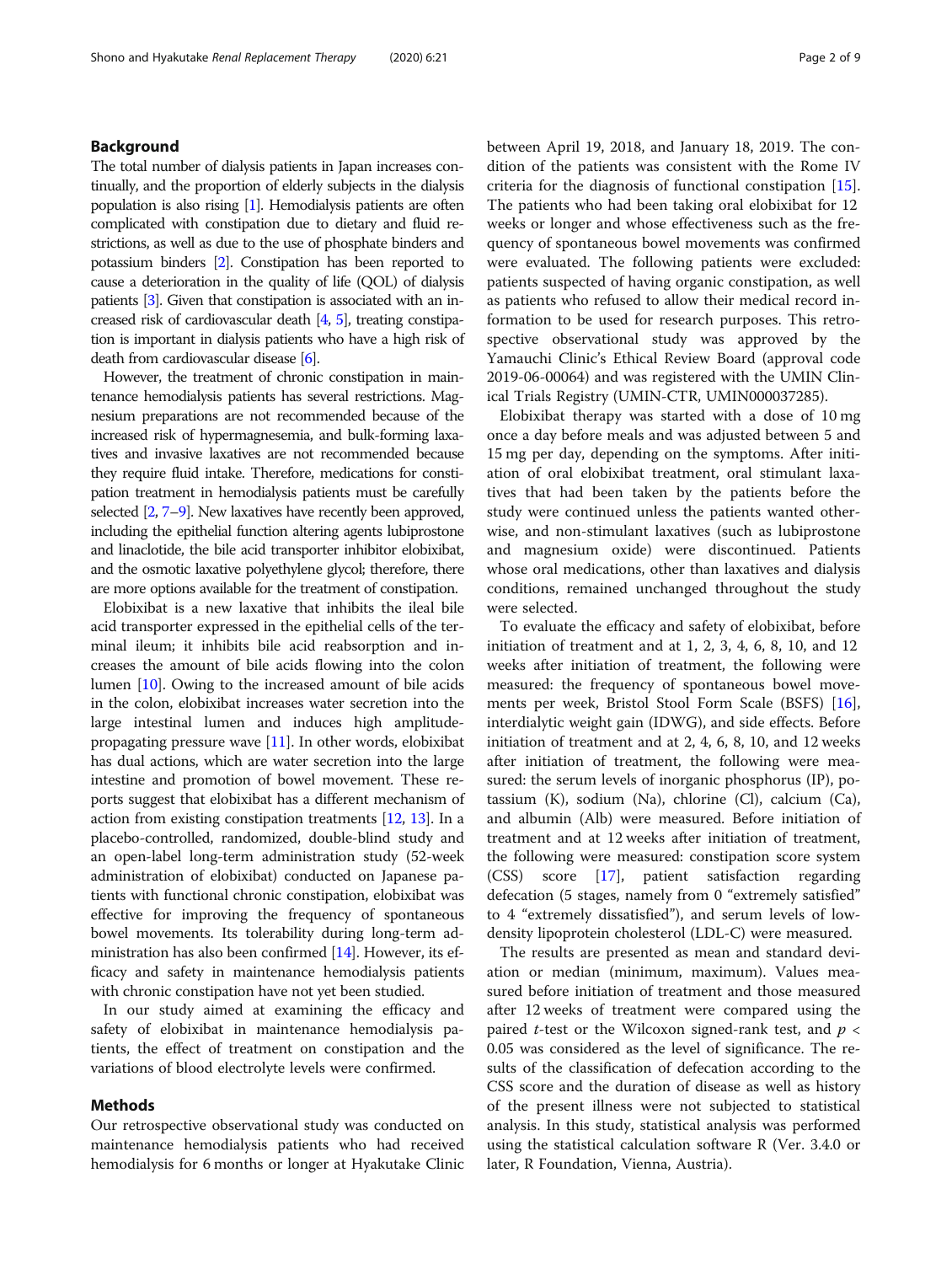<span id="page-2-0"></span>Table 1 Patient background

| Number of patients (male/female) (n)<br>23 (11/12) |                          |
|----------------------------------------------------|--------------------------|
| Age (years)                                        | $72.2 + 8.5$             |
| Height (cm)                                        | $155.61 \pm 11.35$       |
| Body weight (kg)                                   | $52.01 \pm 12.05$        |
| Hemodialysis duration (years)                      | $6.0$ $(1.0, 35.0)$      |
| History of hemodialysis                            |                          |
| Diabetic nephropathy                               | 9                        |
| Chronic glomerulonephritis                         | 8                        |
| Nephrosclerosis                                    | $\mathfrak{D}$           |
| Polycystic kidney                                  | $\mathfrak{D}$           |
| Others                                             | $\overline{\phantom{a}}$ |
| Complication                                       | 23                       |
| Hyperphosphatemia                                  | 21                       |
| Hypertension                                       | 16                       |
| Hyperlipidemia                                     | 9                        |
| Angina pectoris                                    | 7                        |
| Hypothyroidism                                     | 3                        |

Category data are expressed as real values, and continuous values as mean  $\pm$ SD or median (min, max). Complications include duplication

#### Results

The characteristics of 23 study patients are shown in Table 1. There were 11 males and 12 females; the mean age was  $72.2 \pm 8.5$  years. The hemodialysis period was 6.0 (1.0, 35.0) years. The present illness that resulted in the patient requiring hemodialysis was diabetic nephropathy in 9 patients, followed by chronic glomerulonephropathy in 8. In terms of complications, 21 patients were complicated with hyperphosphatemia, including 16 who had been treated with phosphate binders.

There were 19 patients (82.6%) who used other laxatives as pretreatment drugs. Among all patients, 4 patients reduced laxative use at the start of the elobixibat administration (reduced in 3 patients, discontinued in 1 patient), 9 patients changed laxatives, and 4 patients increased/added laxatives during the observation period. In these four cases, as-needed use of laxatives was allowed (including the glycerin enema). There was no change in laxatives for 6 patients (one of whom did not use a laxative as a pretreatment drug).

There were 16 patients (69.6%) who used phosphorus binders as a pretreatment drug, and one patient was administered calcium carbonate. However, none of the patients added new phosphorus binders or changed their doses of phosphorus binders during the observation period. Thirteen patients were administered vitamin D. Three patients were administered calcimimetics drugs, one of whom increased the dose during the observation period.

Analysis of treatment efficacy was performed on 19 of the 23 patients (2 had stopped taking their medication, and the results of evaluation of efficacy could not be determined in 2). The frequency of spontaneous bowel movements showed a significant increase from  $2.0 \pm 0.7$  times/ week before the initiation of treatment to  $4.9 \pm 2.3$  times/ week after 12 weeks of treatment (Fig. 1). Further, the changes in the frequency of spontaneous bowel movements from the initiation of treatment until 12 weeks of treatment were as follows. The frequency of spontaneous bowel movements reached  $3.1 \pm 1.6$  times/week after 1 week of treatment and  $5.4 \pm 2.0$  times/week after 6 weeks

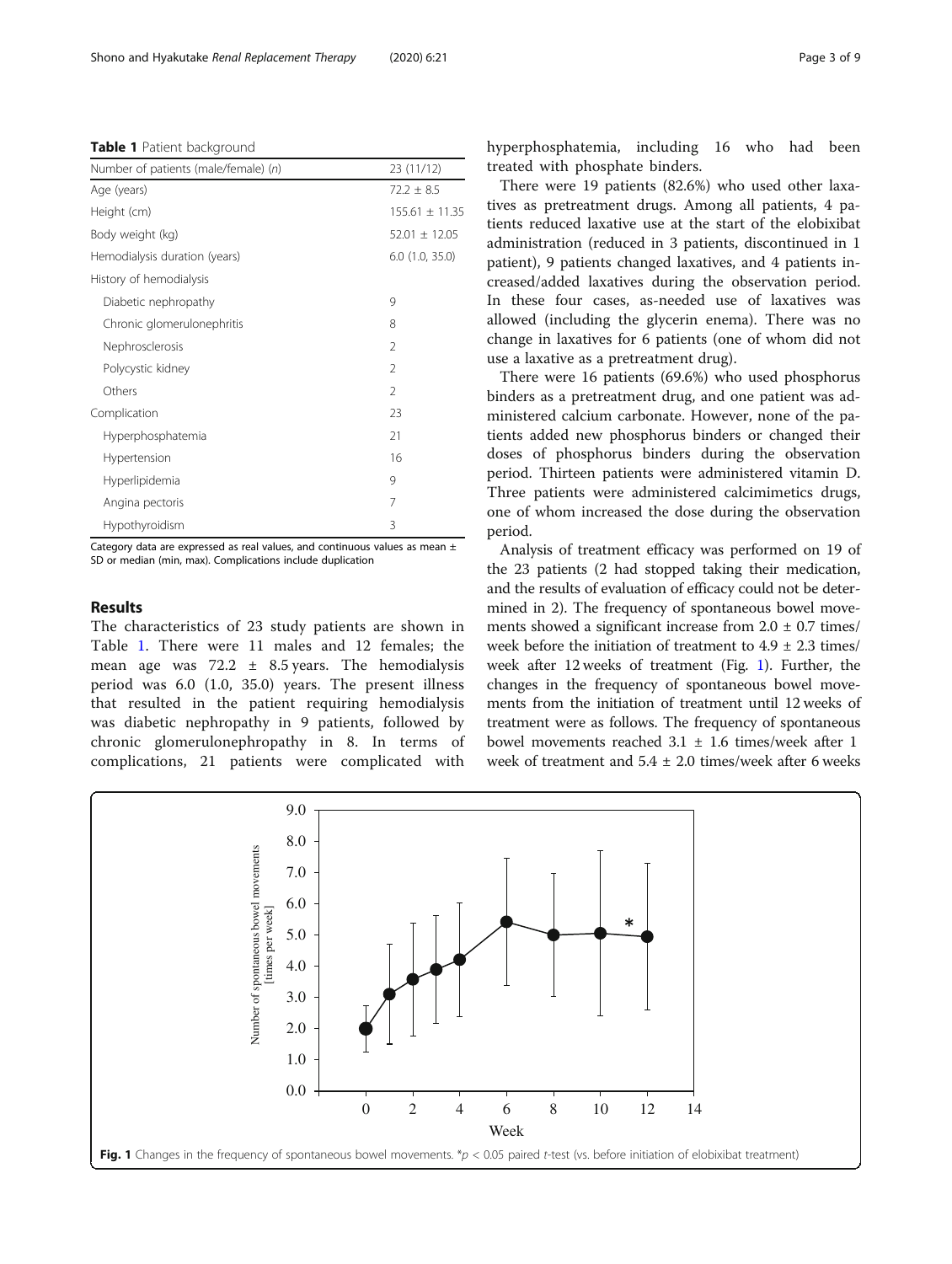#### Table 2 Comparison of constipation scores

| Parameter                                               | Mean $\pm$ SD  |                              |         |
|---------------------------------------------------------|----------------|------------------------------|---------|
|                                                         | Baseline       | Week 12 after administration |         |
| Total CSS score                                         | $10.4 \pm 3.2$ | $5.7 \pm 3.2$                | < 0.001 |
| Stool frequency                                         | $0.9 \pm 0.7$  | $0.4 \pm 0.6$                | 0.005   |
| Dyschezia                                               | $1.9 \pm 0.9$  | $0.6 \pm 0.8$                | < 0.001 |
| A sensation of incomplete evacuation                    | $2.2 \pm 1.3$  | $1.3 \pm 1.4$                | 0.028   |
| Abdominal pain                                          | $1.2 \pm 1.1$  | $0.5 \pm 1.0$                | 0.031   |
| Time to evacuation                                      | $0.9 \pm 0.7$  | $0.6 \pm 0.8$                | 0.145   |
| Assisted bowel movements                                | $1.2 \pm 0.4$  | $0.8 \pm 0.4$                | 0.020   |
| Number of bowel movements failed/24 h                   | $1.1 \pm 0.5$  | $0.3 \pm 0.5$                | < 0.001 |
| Duration (years) of suffering from disturbed defecation | $1.1 \pm 0.9$  | $1.3 \pm 1.1$                |         |

Statistical analysis was performed using the Wilcoxon signed-rank test

No statistical analysis was performed on the duration of suffering from disturbed defecation

of treatment, showing an increasing trend; later, it remained nearly constant up to 12 weeks of treatment (Fig. [1](#page-2-0)). The total CSS score improved significantly from 10.4  $\pm$  3.2 before initiation of treatment to 5.7  $\pm$  3.2 after 12 weeks of treatment. Significant improvements were found in terms of stool frequency, defecation difficulty, feeling of incomplete bowel emptying, abdominal pain, and the use or non-use of assistance for defecation, as well as the number of failed defecation attempts per 24 h (Table 2). The BSFS score, which was  $2.2 \pm 1.0$  before treatment, also increased to  $4.2 \pm 0.7$  after 12 weeks of treatment, showing that the stool shape had become nearly normal (the normal score is 4) (Fig. 2). Patient satisfaction regarding defecation was  $2.9 \pm 0.9$  before initiation of treatment but reached 1.7 ± 1.1 after 12 weeks of treatment, showing a significant improvement (Fig. [3](#page-4-0)).

Before initiation of treatment, no patient selected "0: extremely satisfied" and "1: satisfied," but after 12 weeks of treatment, 3 (15.8%) selected "0: extremely satisfied" and 4 (21.1%) selected "1: satisfied," showing an increase in both categories.

Twelve weeks of treatment using elobixibat caused a significant decrease in the IDWG from 5.68  $\pm$  0.82% to 4.54  $\pm$ 1.34% (Fig. [4\)](#page-4-0). Furthermore, the IP level decreased significantly from  $5.68 \pm 1.25$  mg/dL before treatment to  $4.93 \pm 1.25$ 1.10 mg/dL after 12 weeks of treatment (Fig. [5a](#page-5-0)). On the other hand, K, Na, Cl, Ca, Alb, and LDL-C levels showed no difference before treatment and after 12 weeks of treatment (K levels changed from  $4.38 \pm 0.62$  to  $4.15 \pm 0.42$  mEq/L, Na levels changed from  $137.8 \pm 3.1$  to  $137.5 \pm 3.5$  mEq/L, Cl levels changed from  $102.1 \pm 4.0$  to  $101.5 \pm 4.3$  mEq/L, Ca levels changed from  $8.66 \pm 0.40$  to  $8.68 \pm 0.46$  mg/dL, Alb

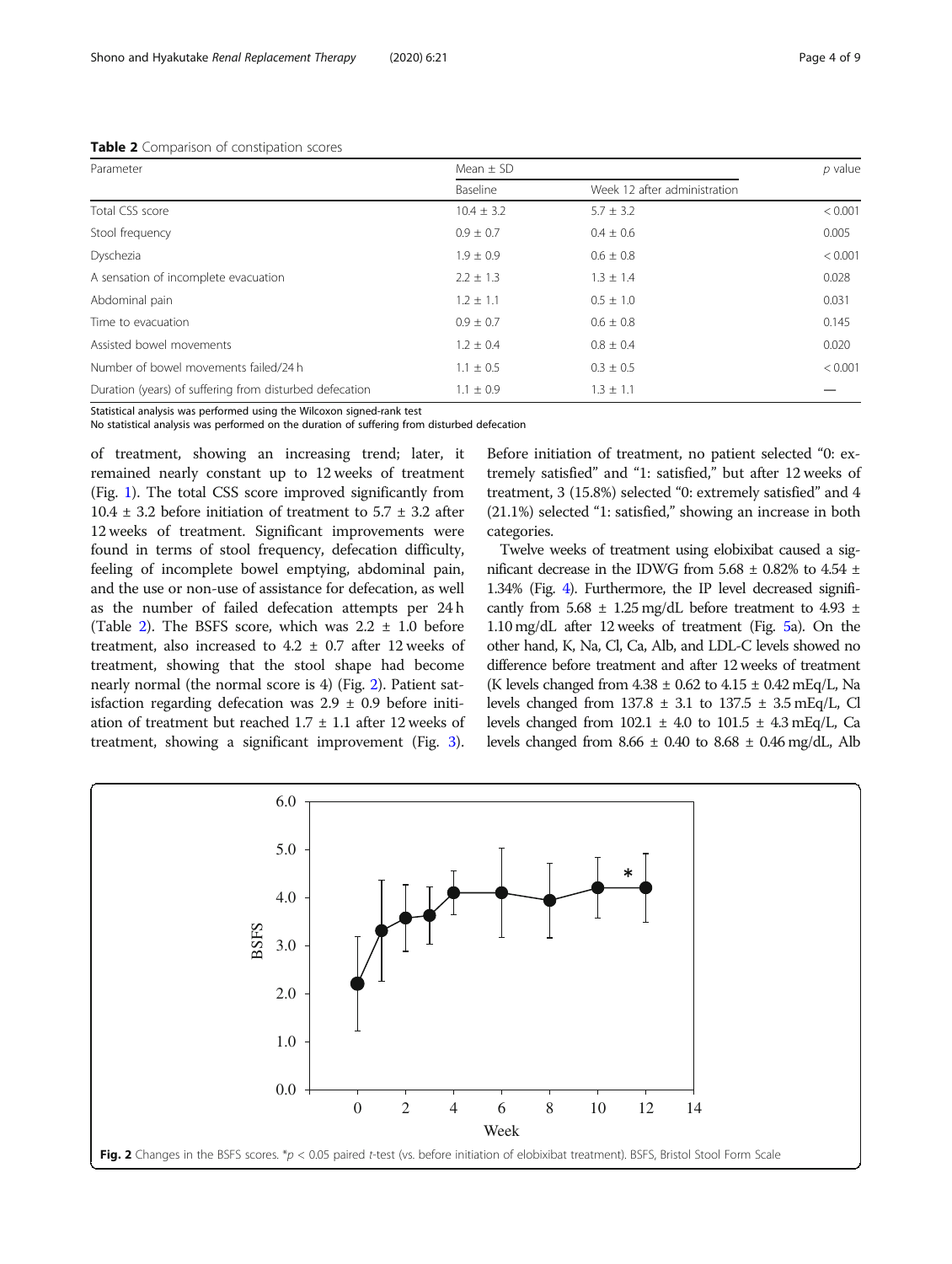<span id="page-4-0"></span>

levels changed from  $3.44 \pm 0.30$  to  $3.39 \pm 0.28$  g/dL, and LDL-C levels changed from  $80.2 \pm 32.0$  to  $66.7 \pm 24.7$  mg/ dL; Fig. [5b](#page-5-0)–f).

Stratified analyses were performed based on the presence or absence of diabetic nephropathy, the most common disorder that required hemodialysis (Table [3](#page-6-0)). In patients with diabetic nephropathy (8 cases), 12 weeks of treatment using elobixibat increased the frequency of spontaneous bowel movements from  $1.8 \pm 0.5$  times/week to 4.9 ± 2.4 times/week and reduced the total CSS score from  $10.6 \pm 3.6$  to  $6.8 \pm 4.3$ . Similarly, in patients with other disorders that required hemodialysis (11 cases),

elobixibat treatment increased the frequency of spontaneous bowel movements from  $2.2 \pm 0.9$  times/week to 5.0 ± 2.4 times/week and reduced the total CSS score from  $10.3 \pm 2.9$  to  $5.0 \pm 2.1$ . In all CSS subscores, decreased values were found after 12 weeks of oral treatment with elobixibat, with the exception of the duration of suffering from disturbed defecation and the use of assistance for defecation in patients with diabetic nephropathy.

Stratified analyses based on the use of phosphate binder were also performed (Table [4\)](#page-7-0). In patients with phosphate binder treatment (14 cases), 12-week elobixibat treatment increased the frequency of spontaneous

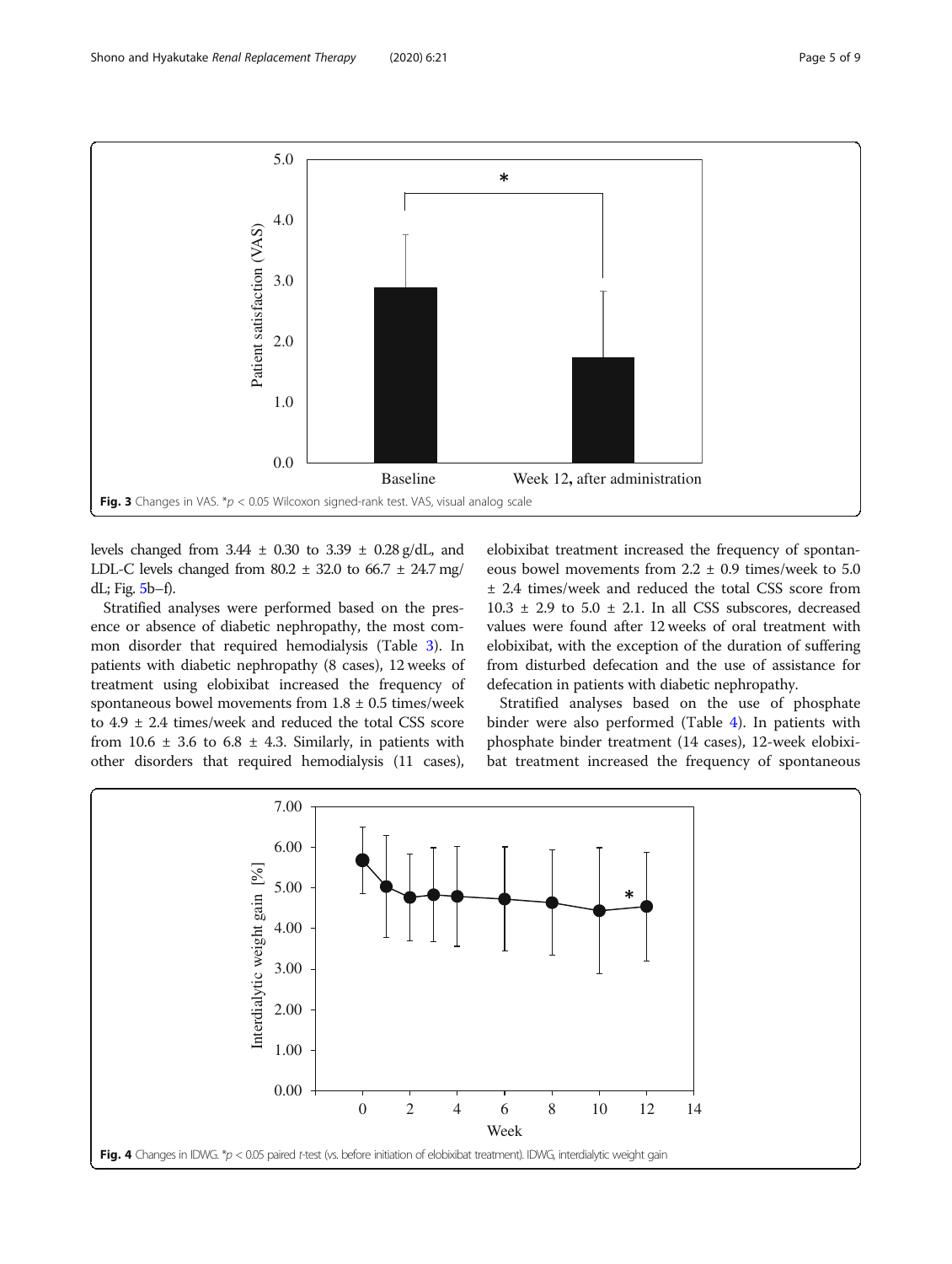<span id="page-5-0"></span>

bowel movements from  $1.8 \pm 0.6$  times/week to  $4.9 \pm 1.6$ 2.3 times/week. Similarly, in the patients without phosphate binder treatment (5 cases), elobixibat treatment increased the frequency of spontaneous bowel movement from  $2.6 \pm 0.9$  times/week to  $5.2 \pm 2.6$ times/week. Regardless of the use of a phosphate binder, elobixibat treatment decreased the total CSS score and all CSS subscores, except for the duration of disturbed defecation.

Regarding safety, side effects were found in 5 (21.7%) of the 23 patients: diarrhea was found in 5 (21.7%), abdominal pain in 2 (8.7%), and nausea in 1 (4.3%). All side effects were mild, and none of the patients had to discontinue oral elobixibat treatment because of side effects. Dose reduction due to side effects was necessary in one patient who presented with diarrhea; no other patient was subjected to dosage change due to side effects. Further, all patients who developed side effects recovered within 1 week of onset.

### **Discussion**

Constipation is highly frequent in maintenance hemodialysis patients because of comorbidities affecting bowel movement, such as diabetes mellitus, cerebrovascular disease, hypothyroidism, decreased physical activity, dietary restriction, fluid restriction, and the use of phosphate and potassium binders [\[2](#page-8-0)]. Our study showed that elobixibat increased the frequency of spontaneous bowel movements in maintenance hemodialysis patients with chronic constipation. Additionally, elobixibat also improved the total CSS score, the CSS scores (stool frequency, defecation difficulty, feeling of incomplete bowel emptying, the use or non-use of assistance for defecation, the number of failed defecation attempts per 24 h), and the BSFS, as well as patient satisfaction regarding defecation. Those findings showed that in maintenance hemodialysis patients, elobixibat was also useful for the improvement of stool frequency, constipation symptoms, stool hardness, and patient satisfaction regarding defecation.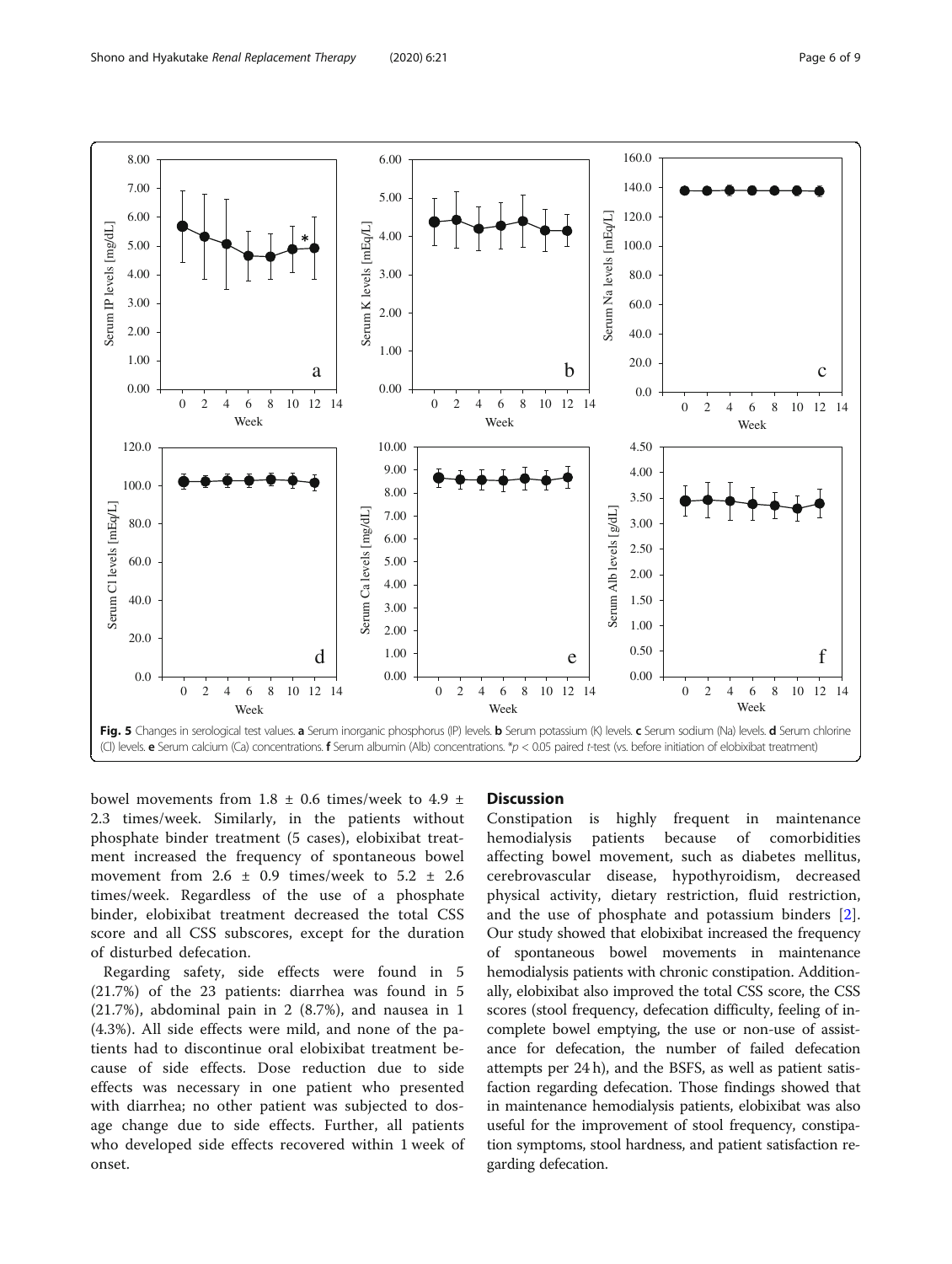<span id="page-6-0"></span>Table 3 Comparison of spontaneous stool frequency and constipation score by clinical history

| Parameter                                               | Current medical<br>history | Mean $\pm$ SD   | $p$ value                    |         |
|---------------------------------------------------------|----------------------------|-----------------|------------------------------|---------|
|                                                         |                            | Baseline        | Week 12 after administration |         |
| Spontaneous stool frequency                             | Diabetic nephropathy       | $1.8 \pm 0.5$   | $4.9 \pm 2.4$                | 0.009   |
|                                                         | Others                     | $2.2 \pm 0.9$   | $5.0 \pm 2.4$                | < 0.001 |
| Total CSS score                                         | Diabetic nephropathy       | $10.6 \pm 3.6$  | $6.8 \pm 4.3$                | 0.014   |
|                                                         | Others                     | $10.3 \pm 2.9$  | $5.0 \pm 2.1$                | 0.006   |
| Stool frequency                                         | Diabetic nephropathy       | $1.1 \pm 0.4$   | $0.3 \pm 0.5$                | 0.011   |
|                                                         | Others                     | $0.8 \pm 0.9$   | $0.5 \pm 0.7$                | 0.203   |
| Dyschezia                                               | Diabetic nephropathy       | $1.5 \pm 0.8$   | $0.9 \pm 1.0$                | 0.120   |
|                                                         | Others                     | $2.2 \pm 1.0$   | $0.4 \pm 0.7$                | 0.003   |
| A sensation of incomplete evacuation                    | Diabetic nephropathy       | $2.4 \pm 1.3$   | $1.6 \pm 1.6$                | 0.095   |
|                                                         | Others                     | $2.0 \pm 1.3$   | $1.1 \pm 1.2$                | 0.138   |
| Abdominal pain                                          | Diabetic nephropathy       | $1.4 \pm 0.7$   | $0.8 \pm 1.4$                | 0.284   |
|                                                         | Others                     | $1.0 \pm 1.3$   | $0.3 \pm 0.6$                | 0.048   |
| Time to evacuation                                      | Diabetic nephropathy       | $1.1\,\pm\,0.8$ | $0.8 \pm 0.9$                | 0.149   |
|                                                         | Others                     | $0.7 \pm 0.6$   | $0.5 \pm 0.7$                | 0.530   |
| Assisted bowel movements                                | Diabetic nephropathy       | $1.0 \pm 0.0$   | $1.0 \pm 0.0$                | $^{+}$  |
|                                                         | Others                     | $1.3 \pm 0.5$   | $0.7 \pm 0.5$                | 0.020   |
| Number of bowel movements failed/24 h                   | Diabetic nephropathy       | $1.0 \pm 0.5$   | $0.4 \pm 0.5$                | 0.037   |
|                                                         | Others                     | $1.2 \pm 0.4$   | $0.2 \pm 0.4$                | 0.003   |
| Duration (years) of suffering from disturbed defecation | Diabetic nephropathy       | $1.1 \pm 0.6$   | $1.1 \pm 0.6$                |         |
|                                                         | Others                     | $1.1 \pm 1.0$   | $1.4 \pm 1.4$                |         |

Results of analysis: diabetic nephropathy  $n = 8$ , others  $n = 11$ 

Statistical analysis was performed using the paired t-test (spontaneous stool frequency) or Wilcoxon signed-rank test (CSS scores)

No statistical analysis was performed on the duration of suffering from disturbed defecation

 $+$ The  $p$  value could not be calculated

Elobixibat reduced the IDWG and IP significantly. IDWG is believed to be nearly equivalent to the amount of fluid intake [\[18\]](#page-8-0); therefore, the elobixibat-induced decrease in IDWG may have been caused by an increased water secretion into the colon lumen due to elobixibat. Moreover, the decreased IP that was observed in this study had also previously been found in lubiprostone, a laxative with a different mechanism of action [\[19\]](#page-8-0), suggesting that constipation relief and reduction of phosphorus absorption by shortening the duration of stool retention, as well as an enhancement of the effect of phosphate binders, may have contributed to the above.

The side effects observed in our study consisted of diarrhea, abdominal pain, and nausea, and their respective incidence rates showed no considerable difference with the findings of a previous placebo-controlled, randomized double-blind study [[14](#page-8-0)] conducted on patients with chronic constipation. Furthermore, abusive use of laxatives has previously been reported to be associated with decreased blood potassium concentrations [\[20](#page-8-0)]; however, in our study, elobixibat did not affect serum albumin levels or the blood concentration of electrolytes other than IP. A previous report has shown that

elobixibat caused a mild decrease in LDL-C levels because cholesterol, a precursor of bile acids, is used for bile acid biosynthesis [\[7](#page-8-0)]. However, in our study, LDL-C levels showed a tendency to decrease, but there was no statistically significant difference.

The use of a phosphate binder is one of the causes of constipation in hemodialysis patients [\[2](#page-8-0)]. In our study, elobixibat increased the frequency of spontaneous bowel movement and reduced the total CSS score and all CSS subscores, except for the duration of disturbed defecation, both in patients with and without phosphate binder treatment. These results indicate that elobixibat was useful for the improvement of constipation symptoms, regardless of the use of a phosphate binder.

Patients with chronic constipation have been reported to have a reduced survival rate due to an elevated risk of death from cardiovascular disease [[4,](#page-8-0) [5\]](#page-8-0). Previous reports have shown that in maintenance hemodialysis patients, a high IDWG was associated with mortality [[21\]](#page-8-0). Further, vascular calcification due to hyperphosphatemia has also been reported to increase the risk of cardiovascular death [\[22](#page-8-0)], and strict phosphorus control is believed to contribute to an improved vital prognosis [\[23](#page-8-0)]. In our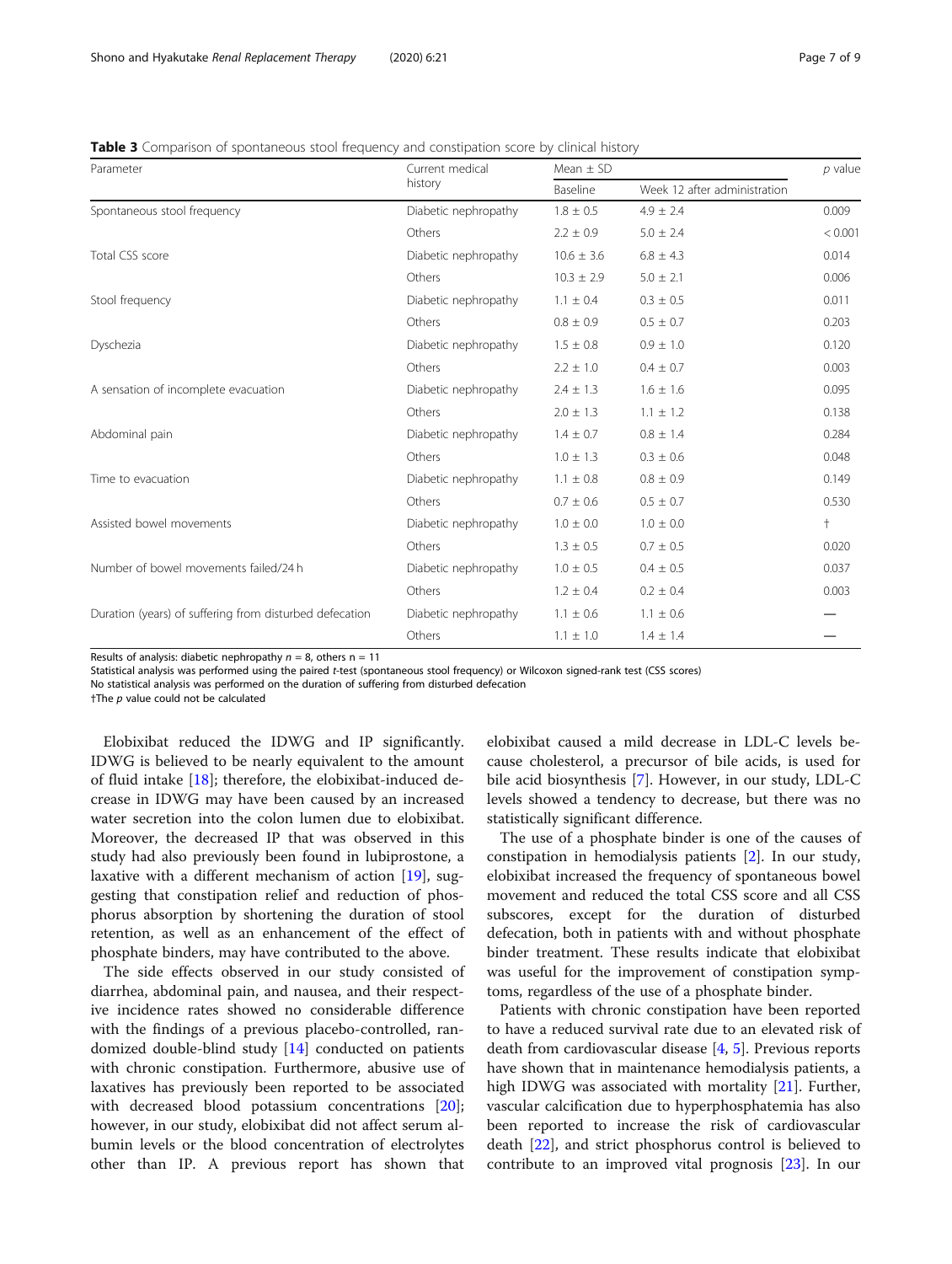<span id="page-7-0"></span>

|  |  |  |  | <b>Table 4</b> Comparison of spontaneous stool frequency and constipation score by the use of phosphate binder |  |  |
|--|--|--|--|----------------------------------------------------------------------------------------------------------------|--|--|
|--|--|--|--|----------------------------------------------------------------------------------------------------------------|--|--|

| Parameter                                               | Use of<br>phosphate<br>binder | Mean $\pm$ SD  |                              |         |  |
|---------------------------------------------------------|-------------------------------|----------------|------------------------------|---------|--|
|                                                         |                               | Baseline       | Week 12 after administration | value   |  |
| Spontaneous stool frequency                             | Yes                           | $1.8 \pm 0.6$  | $4.9 \pm 2.3$                | < 0.001 |  |
|                                                         | No                            | $2.6 \pm 0.9$  | $5.2 \pm 2.6$                | 0.033   |  |
| Total CSS score                                         | Yes                           | $10.1 \pm 3.1$ | $5.7 \pm 2.7$                | 0.002   |  |
|                                                         | No                            | $11.2 \pm 3.5$ | $5.8 \pm 4.8$                | 0.058   |  |
| Stool frequency                                         | Yes                           | $0.8 \pm 0.6$  | $0.4 \pm 0.6$                | 0.041   |  |
|                                                         | No                            | $1.4 \pm 0.9$  | $0.4 \pm 0.5$                | 0.089   |  |
| Dyschezia                                               | Yes                           | $1.8 \pm 1.0$  | $0.5 \pm 0.7$                | 0.002   |  |
|                                                         | No                            | $2.2 \pm 0.8$  | $0.8 \pm 1.3$                | 0.134   |  |
| A sensation of incomplete evacuation                    | Yes                           | $2.2 \pm 1.3$  | $1.3 \pm 1.4$                | 0.091   |  |
|                                                         | No                            | $2.0 \pm 1.2$  | $1.4 \pm 1.5$                | 0.149   |  |
| Abdominal pain                                          | Yes                           | $1.3 \pm 1.1$  | $0.6 \pm 1.2$                | 0.101   |  |
|                                                         | No                            | $0.8 \pm 0.8$  | $0.2 \pm 0.4$                | 0.149   |  |
| Time to evacuation                                      | Yes                           | $0.9 \pm 0.8$  | $0.6 \pm 0.6$                | 0.182   |  |
|                                                         | <b>No</b>                     | $1.0 \pm 0.7$  | $0.8 \pm 1.1$                | 0.773   |  |
| Assisted bowel movements                                | Yes                           | $1.1 \pm 0.4$  | $0.9 \pm 0.3$                | 0.149   |  |
|                                                         | No                            | $1.2 \pm 0.4$  | $0.6 \pm 0.5$                | 0.149   |  |
| Number of bowel movements failed/24 h                   | Yes                           | $1.1 \pm 0.5$  | $0.3 \pm 0.5$                | 0.002   |  |
|                                                         | No                            | $1.0 \pm 0.0$  | $0.2 \pm 0.4$                | 0.072   |  |
| Duration (years) of suffering from disturbed defecation | Yes                           | $0.9 \pm 0.5$  | $1.2 \pm 1.0$                |         |  |
|                                                         | No                            | $1.6 \pm 1.5$  | $1.4 \pm 1.7$                |         |  |

Results of analysis: patients with phosphate binder treatment  $n = 14$ , patients without phosphate binder treatment  $n = 5$ 

Statistical analysis was performed using the paired t-test (spontaneous stool frequency) or Wilcoxon signed-rank test (CSS scores)

No statistical analysis was performed on the duration of suffering from disturbed defecation

study, elobixibat showed not only an improving effect on constipation symptoms, but also a reducing effect on IP and IDWG, suggesting that elobixibat was useful for phosphorus control and IDWG control in hemodialysis patients; therefore, it may potentially lead to an improvement of the vital prognosis of hemodialysis patients.

Moreover, previous reports have shown that elobixibat takes approximately 4–5 h to trigger the first bowel movement and that although the time from medication to defecation differed from one individual to another, it was nearly constant for each individual [[24\]](#page-8-0). Therefore, improvements in the timing of the ingestion of elobixibat may potentially help avoid the urge to defecate during hemodialysis and may contribute to an improvement of QOL in maintenance hemodialysis patients.

Our study shows the results of a retrospective analysis of medical records of maintenance hemodialysis patients in a single institution, but in the future, prospective multicenter studies will need to be conducted on hemodialysis patients, and the efficacy and safety and QOL-improving effect of a long-term administration of elobixibat will need to be examined.

# Conclusions

Our findings showed that elobixibat was effective in improving constipation symptoms in maintenance hemodialysis patients with chronic constipation. Additionally, elobixibat improved the IDWG and IP levels, which are dialysis-related laboratory values. Our findings also suggested that elobixibat may be useful as a laxative in maintenance hemodialysis patients with chronic constipation.

#### **Abbreviations**

CTR: Clinical Trials Registry; QOL: Quality of life; BSFS: Bristol Stool Form Scale; IDWG: Interdialytic weight gain; IP: Inorganic phosphorus; Alb: Albumin; CSS: Constipation score system; LDL-C: Low-density lipoprotein cholesterol

#### Acknowledgement

We thank all contributors to our study.

#### Authors' contributions

TS was responsible for planning, conducting, and reporting this work. TS and HH considered and agreed with manuscript results, discussion, and contributions. All authors read and approved the final manuscript.

#### Funding

Funding for this study was provided by Mochida Pharmaceutical Co., Ltd., and EA Pharma Co., Ltd.